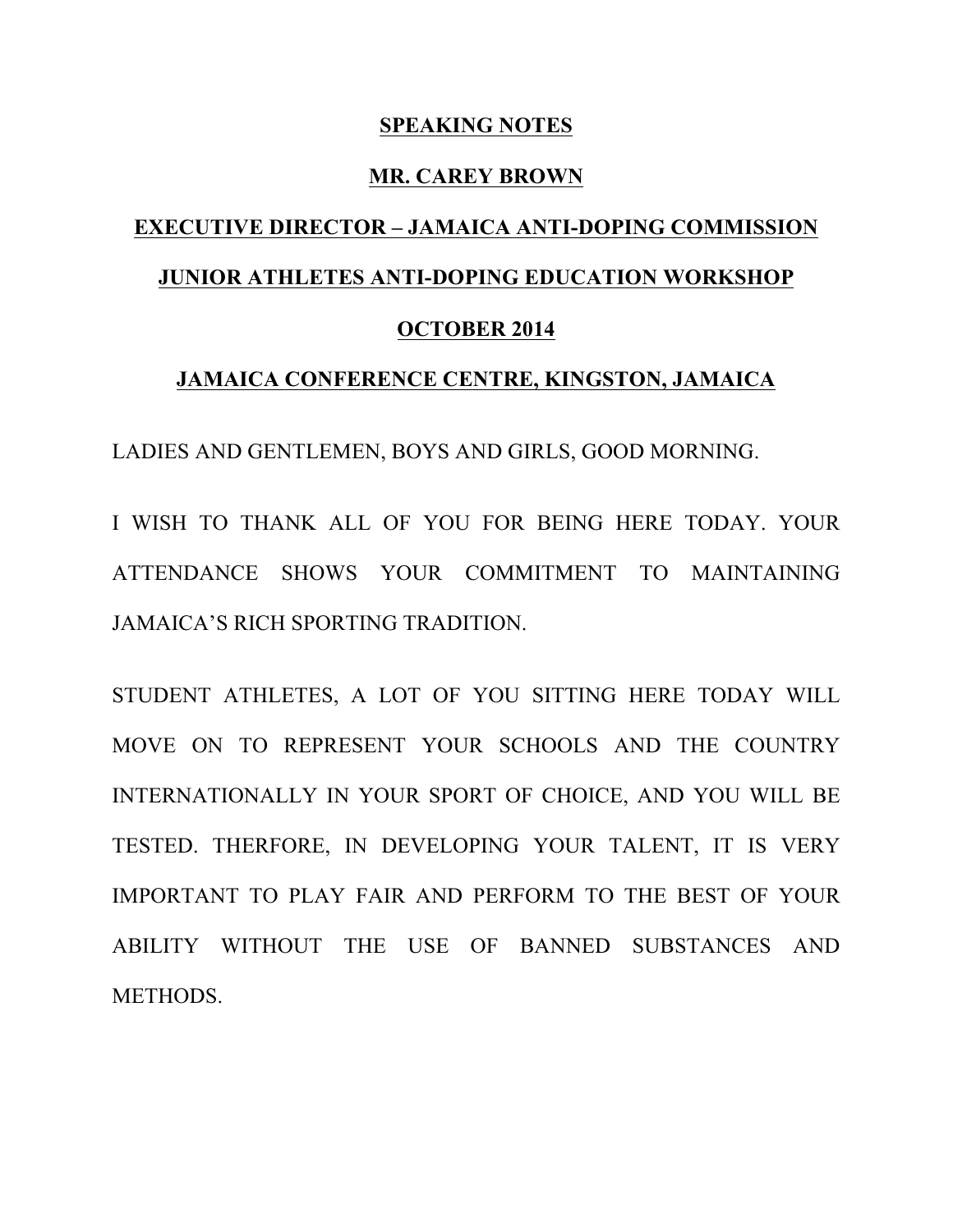YOU WILL COME TO UNDERSTAND THAT IT'S NOT ALL ABOUT WINNING THAT GOLD MEDAL, BREAKING THAT LONG STANDING RECORD, SCORING THAT ALL IMPORTANT GOAL OR KNOCKING OUT THAT DIFFICULT OPPONENT. ACHIEVING THOSE GOALS ARE GOOD AND YOU SHOULD STRIVE TO BE THE BEST AT WHAT YOU DO, BUT YOU MUST WORK HARD AND DEVELOP YOUR TALENT NATURALLY. NO ONE WILL BE ABLE TO QUESTION YOUR PERFORMANCE, AND EVEN IF THEY DO, THE RESULTS WILL BE THERE TO PROVE IT.

THERE IS A HEAVY PRICE TO PAY FOR USING BANNED SUBSTANCES AND BREAKING ANTI-DOPING RULES. AS YOU WILL SEE TODAY, THERE ARE SERIOUS HEALTH CONSEQUENCES AND A DOPING BAN WILL AFFECT YOUR CAREER NEGATIVELY. YOU NEED TO ARM YOURSELF WITH ALL THE RELEVANT INFORMATION TO ENSURE YOU MAKE THE RIGHT DECISIONS. YOU ARE YOUNG, IMPRESSIONABLE SPORTSMEN AND WOMEN, AND IF YOU CULTIVATE THE CORRECT HABITS FROM NOW, IT WILL BE EASIER TO SUSTAIN WHEN SPORT BECOMES YOUR LIFE'S WORK.

WHILE NOT ALL OF YOU MAY CHOOSE TO CONTINUE TO PLAY SPORT AND MAKE IT A CAREER, THE INFORMATION YOU RECEIVE TODAY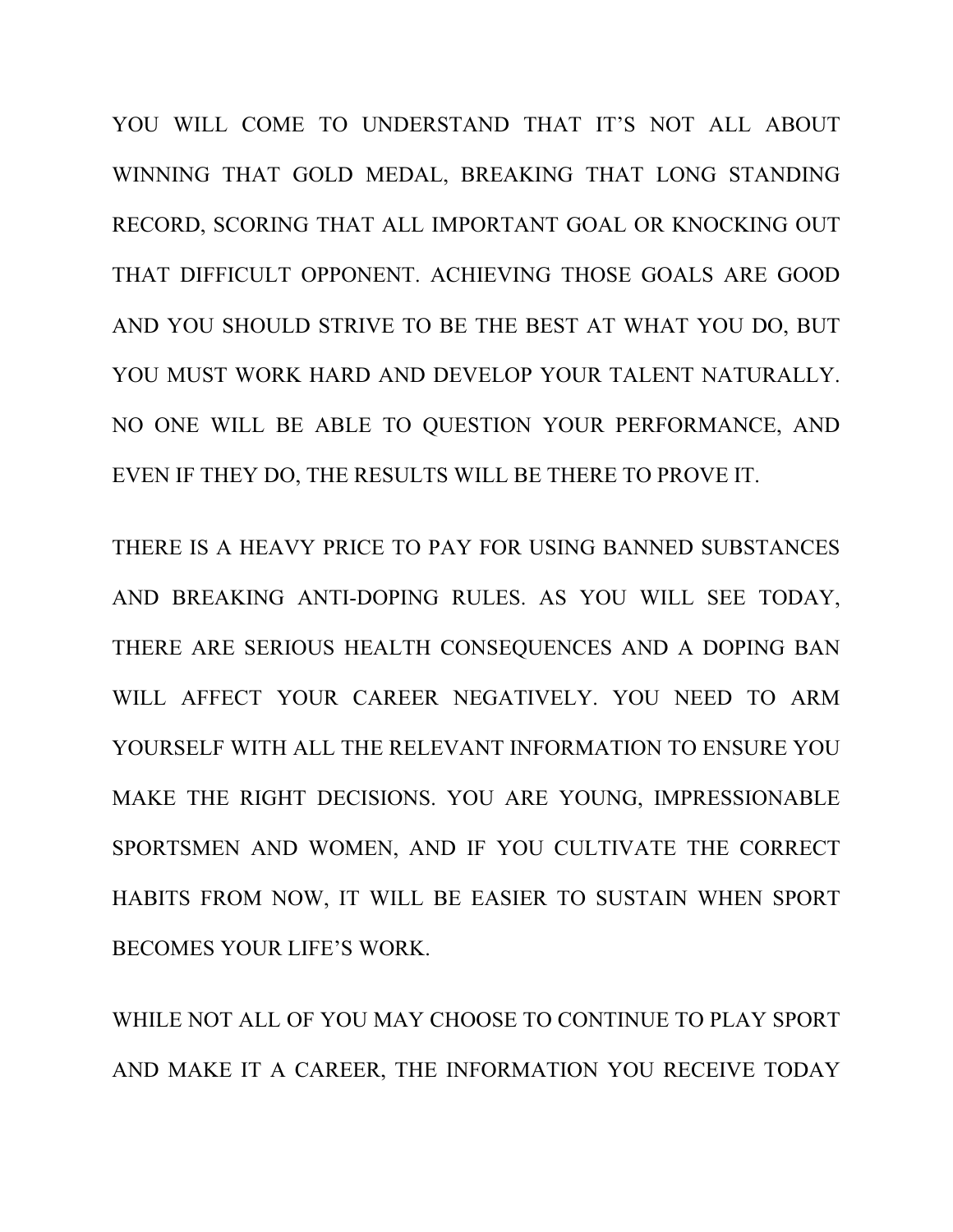WILL BE BENEFICIAL. IT IS IMPORTANT THAT EVERYONE UNDERSTANDS THEIR ROLE IN ENCOURAGING OUR ATHLETES TO MAKE INFORMED DECISIONS AND BE SUCCESSFUL.

SOME OF YOU MAY BECOME COACHES, SPORTSMASTERS, PHYSICAL EDUCATION TEACHERS, GUIDANCE COUNSELORS, DOCTORS WHO HAVE ATHLETES AS PATIENTS, MANAGERS OF ASPIRING OR ACCOMPLISHED ATHLETES, OR SIMPLY THEIR RELATIVES OR FRIENDS, AND THE LIST GOES ON.

WE KNOW ALL THE ATHLETE SUPPORT PERSONNEL HERE TODAY SHARE JADCO'S COMMITMENT TO GIVING OUR ATHLETES THE TOOLS THEY NEED TO COMPETE FAIRLY AND ADHERE TO THE ANTI-DOPING RULES. IT IS OUR DUTY TO MENTOR THE ATHLETES IN OUR CARE SO THAT WE CAN CONTINUE TO CELEBRATE WHEN THEY DO WELL AND MAKE US PROUD.

THE REVISED WORLD ANTI-DOPING CODE WHICH WILL COME INTO EFFECT IN JANUARY 2015, WILL NOT ONLY SEE THE ENFORCEMENT OF STRICTER PENALTIES FOR ATHLETES WHO BREAK THE RULES, BUT ALSO SANCTIONS FOR ATHLETE SUPPORT PERSONNEL WHO FACILITATE ANTI-DOPING RULE VIOLATIONS. IT MEANS YOU TOO